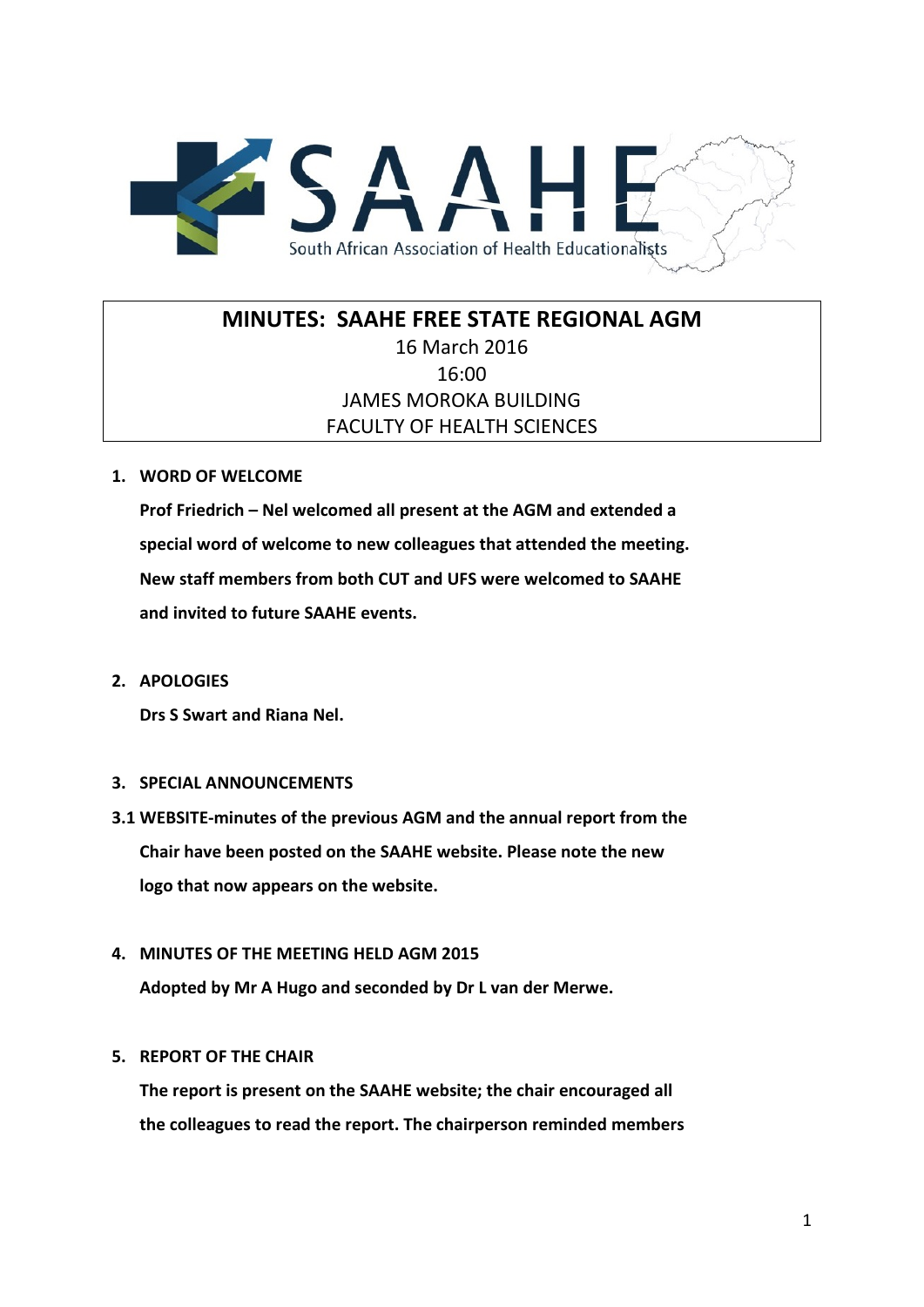**of SAAHE to please register as members on the SAAHE website. This is to ensure that you receive communication regarding to SAAHE matters. The chairperson thanked the management committee for all the hard work and congratulated the team for the remarkable academic activities which were hosted during their term of office. A special thank you to Dr S Swart and Prof G van Zyl for their contributions and wished them well with their future endeavours.** 

#### **6. FINANCIAL REPORT**

**Prof G van Zyl presented the financial report on the spread sheet and highlighted the following:**

- **An interest of R2 500 was earned from UFS.**
- **UFS and CUT paid their R5 000 membership fees.**
- **Expenses for Prof Landman's visit were reflected.**
- **There is a profit of R3 000 earned since 2015.**
- **The meeting was made aware that the region will need R70 000 to plan the SAAHE conference when it comes to our region; this is why we need to keep the books healthy.**

**The report was accepted by Mr A Hugo and Dr C Weyers.**

#### **7. NEW MATTERS**

**Ottawa proposal- Prof G van Zyl indicated that SAAHE has been requested to host the next Ottawa conference in 2018 but SAAHE has opted to bid for 2020 rather. He encouraged the SAAHE members to start preparing their research projects for 2020 conference which South Africa will bid for.** 

**AIMEE conference- the new MC committee was tasked to see the possibilities of video streaming the conference in August 2016.** 

**SAAHE awards- criteria for the distinguished educator award have been revised and will be circulated. Please nominate fellow educators for the**